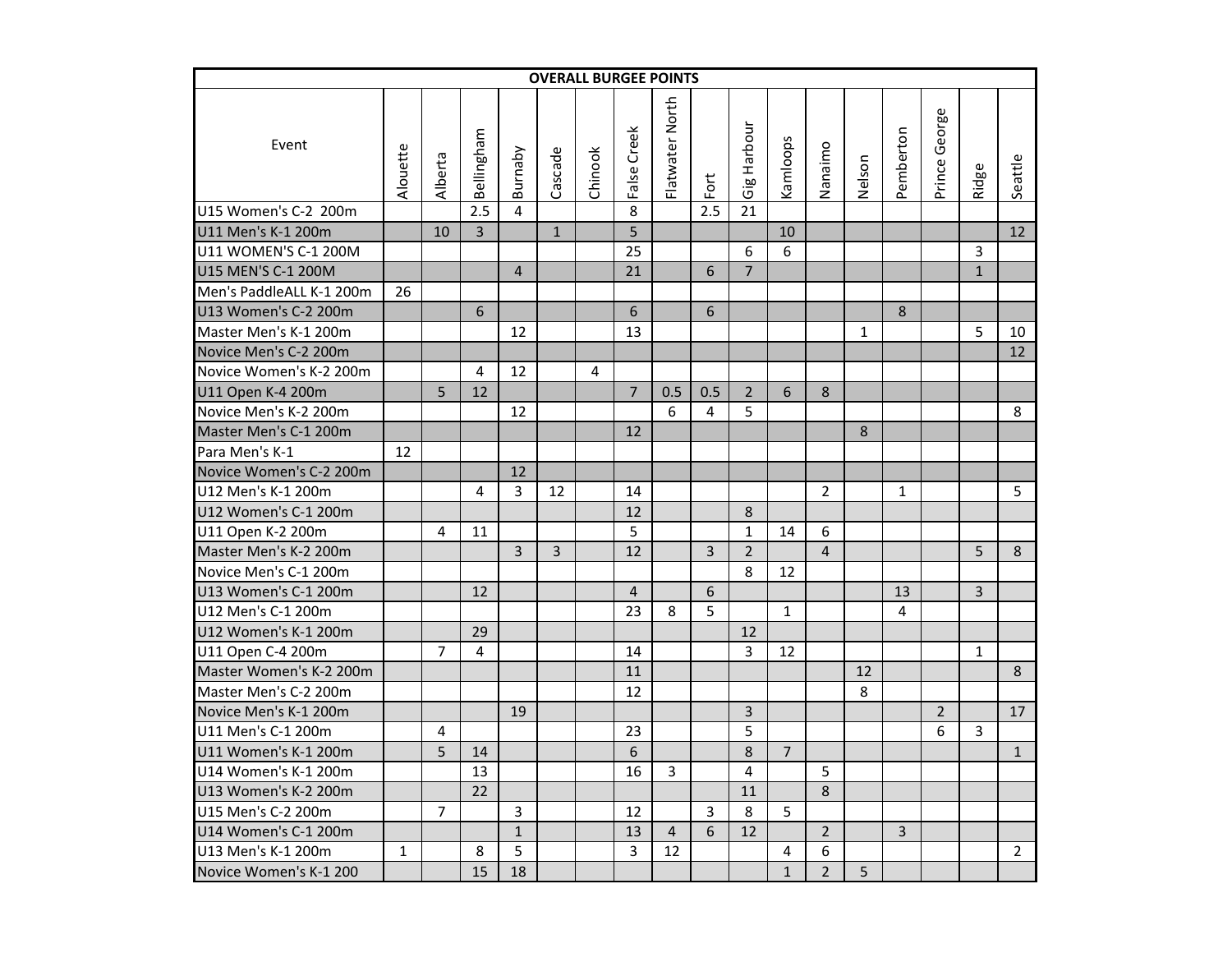| U13 Women's K-2 200m    |   |              | 20             | $\overline{2}$ |                |   | 5              |    |   | 6              |              | 8              |                |                |                |              |
|-------------------------|---|--------------|----------------|----------------|----------------|---|----------------|----|---|----------------|--------------|----------------|----------------|----------------|----------------|--------------|
| U14 Men's C-1 200m      |   |              |                |                |                |   | 12             |    | 6 | 19             | 4            |                |                |                |                |              |
| U11 Open C-2 200m       |   |              |                |                |                |   | 28             |    |   |                | 5            |                |                |                | 5              | 3            |
| U15 Men's K-2 200m      |   | 6            |                | 3              |                |   | 6              |    |   |                | $\mathbf{1}$ | 12             |                | 5              | 8              |              |
| U13 Men's C-1 200m      |   |              |                |                |                |   | 23             | 3  |   | 12             |              |                |                |                | $\overline{2}$ |              |
| U15 Women's K-2 200m    |   |              | 5              |                |                | 3 | 12             | 3  |   | $\overline{4}$ |              | 8              | $\mathbf{1}$   |                |                |              |
| U14 Men's K-1 200m      |   |              |                | 13             |                |   | 12             |    | 6 | $\overline{2}$ | 5.           | 3              |                |                |                |              |
| U13 Men's C-2 200m      |   |              |                | 5              |                |   | 20             |    | 6 | $\overline{7}$ |              |                |                | $\overline{2}$ |                | $\mathbf{1}$ |
| U15 Women's K-1 200m    | 1 |              | 3              |                |                | 6 |                |    |   | 10             |              | 9              |                |                | 12             |              |
| Master Women's K-1 200m |   |              |                | 3              |                |   | 12             |    |   |                |              |                | 8              |                | 6              | 12           |
| U15 Men's K-1 200m      |   | 9            |                |                |                |   | 3              |    |   | 5              |              | 12             |                | 4              | 8              |              |
| U13 Men's K-2 200m      |   | 12           | 12             | 5              |                |   | 5              | 6  |   |                |              |                |                |                |                | $\mathbf{1}$ |
| U15 Women's C-1 200m    |   |              |                |                |                |   | 5              |    |   | 30             |              |                | $\overline{2}$ | 3              |                |              |
| U15 Women's K-4 500m    |   |              | 5              | 3              |                |   | 12             |    |   | 10             |              | 8              |                |                |                |              |
| Novice Men's K-2 500m   |   |              |                | 20             |                |   |                |    |   | 6              |              |                |                |                |                | 5            |
| U13 Men's C-4 500m      |   |              |                |                |                |   | 18             | 8  | 4 | 5              |              |                |                |                |                |              |
| Novice Women's K-2 500m |   |              |                | 12             |                |   |                |    |   |                |              | 8              |                |                | 6              |              |
| Novice Men's C-2 500m   |   |              |                |                |                |   |                |    |   |                |              |                |                |                |                | 12           |
| U13 Women's K-2 500m    |   | 5            | 18             |                |                |   |                |    |   | 11             |              | $\overline{7}$ |                |                |                |              |
| U11 Open K-4 500m       | 4 |              | 12             |                |                |   | 11             |    |   | $\mathbf{1}$   | 8            | 5              |                |                |                |              |
| U15 Men's C-4 500m      |   | 13           | 0.75           |                |                |   |                | 18 |   | 4              |              |                |                | 3              | 2.25           |              |
| Master Men's K-1 500m   |   |              |                | 12             |                |   | 5              |    |   | $\mathbf{1}$   |              |                |                | $\overline{2}$ | 7              | 14           |
| U15 Women's K-2 500m    |   | $\mathbf{1}$ | 7              | 4              |                | 6 | 8              |    |   |                |              | 6              | 3              |                | 6              |              |
| Master Women's K-1 500m |   |              |                | $\mathbf{1}$   | $\overline{2}$ |   | $\overline{4}$ |    |   |                |              |                | 13             |                | 12             | 9            |
| U13 Men's K-2 500m      |   | 12           | $\overline{2}$ |                | 5              | 1 |                | 8  |   |                | 3            |                |                | 4              |                | 6            |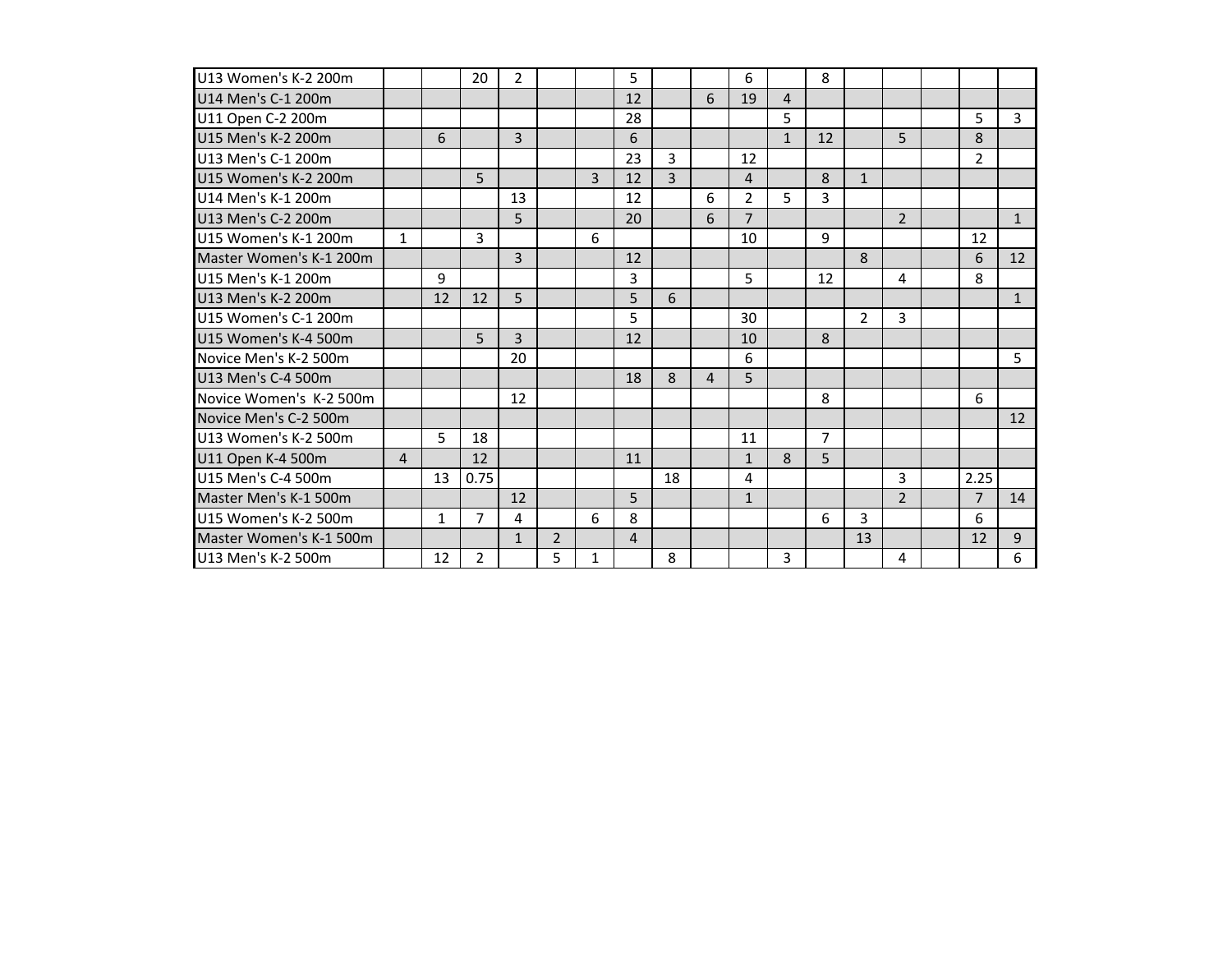|                         |                 | Pacific Division Burgee Winner - False Creek Sprint Canoe Club |                |   |               |                |     |     |                |     |     |            |                 |            |     |     |              |
|-------------------------|-----------------|----------------------------------------------------------------|----------------|---|---------------|----------------|-----|-----|----------------|-----|-----|------------|-----------------|------------|-----|-----|--------------|
| <b>TOTAL</b>            | 56 <sub>2</sub> | 108                                                            | 283            |   | $207$ 32.5 22 |                | 619 | 88  | <b>106</b>     | 344 | 128 | <b>143</b> | 73 <sup>°</sup> | $76.5$ 8.5 |     | 110 | <b>172</b>   |
| U15 Men's K-4 500m      |                 | 0.5                                                            | 0.5            |   |               |                | 12  |     | 6              | 5   | 4   | 8          |                 | 3.5        | 0.5 |     | $\mathbf{1}$ |
| U13 Men's C-2 500m      |                 |                                                                |                |   | 2.5           |                | 16  | 2.5 |                | 14  |     |            |                 | 3          |     |     |              |
| Master Men's K-2 500m   |                 |                                                                |                | 3 | 3             |                | 8   |     | $\overline{2}$ | 3   |     |            | 4               |            |     | 5   | 12           |
| U15 Women's C-4 500m    |                 |                                                                | 6              |   |               |                | 12  |     | $\overline{2}$ | 11  |     |            |                 |            |     |     |              |
| U15 Men's C-2 500m      |                 |                                                                |                |   |               |                | 12  |     | 6              | 8   | 5   |            |                 |            |     | 4   |              |
| Master Women's K-2 500m |                 |                                                                |                |   |               |                | 11  |     |                |     |     |            | 4               | 4          |     |     | 12           |
| U13 Women's C-4 500m    |                 |                                                                | 8              |   |               |                | 12  |     |                |     |     |            |                 |            |     |     |              |
| U13 Men's K-4 500m      |                 |                                                                | 5.             | 8 |               | $\overline{2}$ | 16  | 6   | $\mathbf{3}$   |     |     |            |                 |            |     |     |              |
| U13 Women's K-4 500m    |                 |                                                                | 17             |   |               |                | 3   |     |                | 12  |     | 6          |                 |            |     |     |              |
| U15 Women's C-2 500m    |                 |                                                                |                |   |               |                | 4   |     | 4              | 20  |     |            | 4               | 6          |     |     |              |
| U15 Men's K-2 500m      |                 |                                                                |                | 5 |               |                | 12  |     | 1              | 4   | 3   |            |                 | 8          |     | 6   |              |
| Para K-1 500m           | 12              |                                                                |                |   |               |                |     |     |                |     |     |            |                 |            |     |     |              |
| Master Men C-1 500m     |                 |                                                                |                |   |               |                |     |     | 12             |     |     |            |                 |            |     |     |              |
| U11 Open C-4 500m       |                 | 6                                                              | $\overline{2}$ |   | 3             |                | 17  |     |                |     | 12  |            |                 |            |     |     |              |
| U13 Women's C-2 500m    |                 |                                                                |                |   |               |                | 6   |     | 6              | 8   |     |            |                 |            |     |     |              |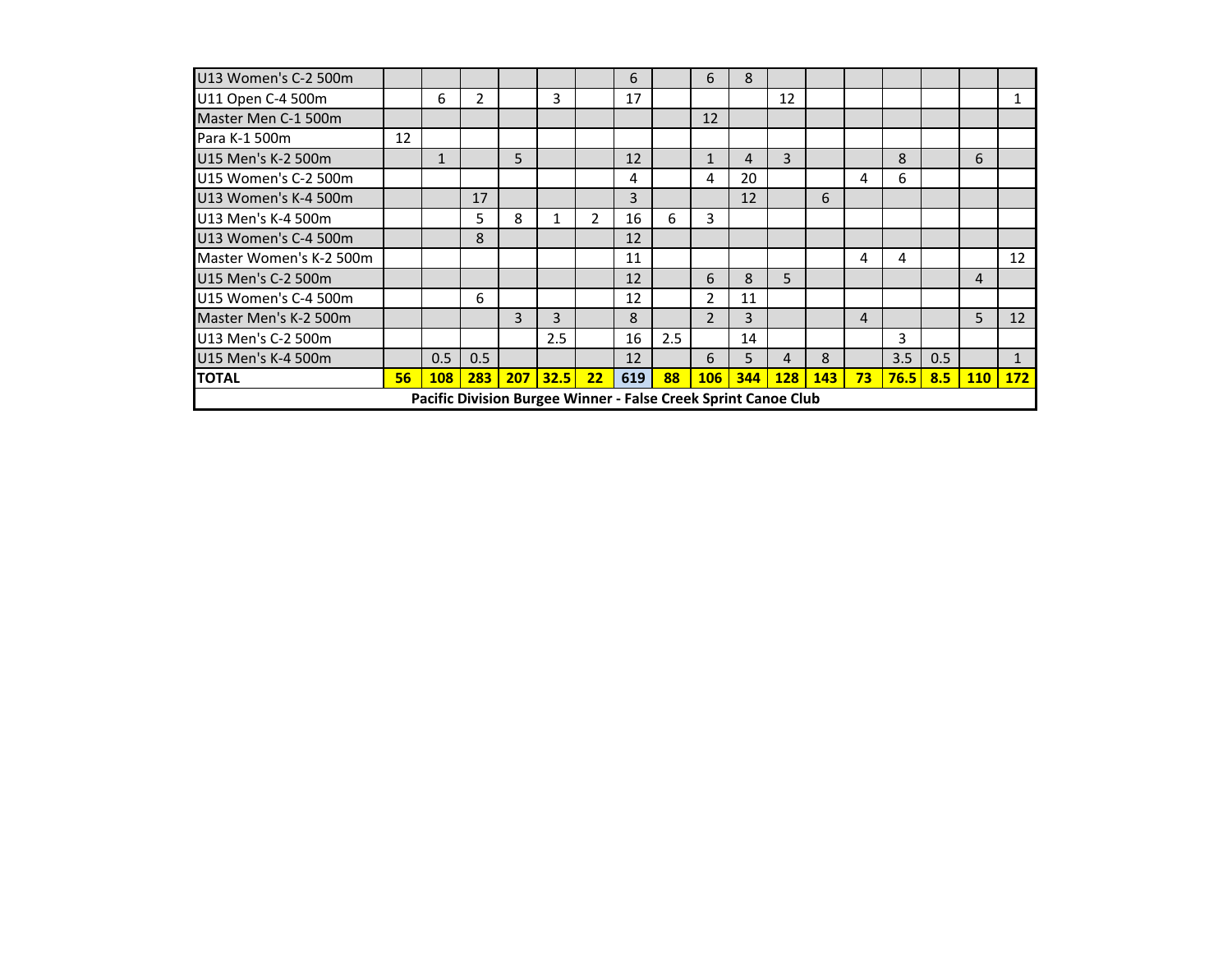|                    |          |                                                                |                            |                  |                | <b>U11 MEN BURGEE POINTS</b> |                                     |                    |   |                                             |           |         |                 |                               |                                                  |       |                       |
|--------------------|----------|----------------------------------------------------------------|----------------------------|------------------|----------------|------------------------------|-------------------------------------|--------------------|---|---------------------------------------------|-----------|---------|-----------------|-------------------------------|--------------------------------------------------|-------|-----------------------|
| Event              | Alouette | Alberta                                                        | ٤<br>nghai<br>ili<br>Belli | Nqeu<br><b>a</b> | Cascade        | Chinook                      | φ<br>$\cup$<br><u>se</u><br>ത<br>ட் | North<br>Flatwater | è | ⊃<br>$\circ$<br>خ<br>انھ<br><u>مه.</u><br>Ō | Kamloops  | Nanaimo | lson<br>ei<br>Z | c<br>S <sub>1</sub><br>Pember | George<br>rince<br>$\mathbf{\underline{\Omega}}$ | Ridge | $t\bar{t}$<br>σ<br>Ğ. |
| U11 Men's K-1 200m |          | 10                                                             | 3                          |                  | $\overline{ }$ |                              |                                     |                    |   |                                             | 10        |         |                 |                               |                                                  |       | 12                    |
| U11 Men's C-1 200m |          | 4                                                              |                            |                  |                |                              | 23                                  |                    |   | 5                                           |           |         |                 |                               | 6                                                | 3     |                       |
| <b>TOTAL</b>       |          | 14                                                             | 3                          |                  | 1              |                              | 28                                  |                    |   | 5                                           | <b>10</b> |         |                 |                               | 6                                                | 3     | 12                    |
|                    |          | Pacific Division Burgee Winner - False Creek Sprint Canoe Club |                            |                  |                |                              |                                     |                    |   |                                             |           |         |                 |                               |                                                  |       |                       |

|                      |          |             |                 |                    |         |         | <b>U11 WOMEN BURGEE POINTS</b>                                 |                    |          |                              |                                      |         |        |                |                  |       |         |
|----------------------|----------|-------------|-----------------|--------------------|---------|---------|----------------------------------------------------------------|--------------------|----------|------------------------------|--------------------------------------|---------|--------|----------------|------------------|-------|---------|
| Event                | Alouette | £,<br>Alber | ωe<br>Bellingha | ➢<br>hab<br>≒<br>D | Cascade | Chinook | る<br>$\omega$<br>ں<br>$\mathsf{se}$<br>ത<br>ட                  | North<br>Flatwater | ort<br>ட | 3<br>Harbo<br>œ<br>._<br>(5) | ops<br>$\overline{\circ}$<br>Ξ<br>₹ē | Nanaimo | Nelson | ξ<br>mbei<br>ω | George<br>Prince | Ridge | Seattle |
| U11 WOMEN'S C-1 200M |          |             |                 |                    |         |         | 25                                                             |                    |          | 6                            | 6                                    |         |        |                |                  | 3     |         |
| U11 Women's K-1 200m |          | 5           | 14              |                    |         |         | 6                                                              |                    |          | 8                            |                                      |         |        |                |                  |       |         |
| <b>ITOTAL</b>        |          | 5           | 14              |                    |         |         | 31                                                             |                    |          | 14                           | 13                                   |         |        |                |                  | 3     |         |
|                      |          |             |                 |                    |         |         | Pacific Division Burgee Winner - False Creek Sprint Canoe Club |                    |          |                              |                                      |         |        |                |                  |       |         |

|                      |          |         |            |         |              |         |                          | <b>OVERALL U11 BURGEE POINTS</b> |     |                        |          |         |        |           |                  |       |         |
|----------------------|----------|---------|------------|---------|--------------|---------|--------------------------|----------------------------------|-----|------------------------|----------|---------|--------|-----------|------------------|-------|---------|
| Event                | Alouette | Alberta | Bellingham | Burnaby | ascade<br>ت  | Chinook | Creek<br>alse<br>Ш.      | North<br>Flatwater               | For | Ξ<br>arboi<br>Ĩ<br>Gig | Kamloops | Nanaimo | Nelson | Pemberton | George<br>Prince | Ridge | Seattle |
| U11 Men's K-1 200m   |          | 10      | 3          |         | $\mathbf{1}$ |         | 5                        |                                  |     |                        | 10       |         |        |           |                  |       | 12      |
| U11 WOMEN'S C-1 200M |          |         |            |         |              |         | 25                       |                                  |     | 6                      | 6        |         |        |           |                  | 3     |         |
| U11 Open K-4 200m    |          | 5       | 12         |         |              |         | $\overline{\phantom{a}}$ | 0.5                              | 0.5 | $\overline{2}$         | 6        | 8       |        |           |                  |       |         |
| U11 Open K-2 200m    |          | 4       | 11         |         |              |         | 5                        |                                  |     | 1                      | 14       | 6       |        |           |                  |       |         |
| U11 Open C-4 200m    |          | 7       | 4          |         |              |         | 14                       |                                  |     | $\overline{3}$         | 12       |         |        |           |                  |       |         |
| U11 Women's K-1 200m |          | 5       | 14         |         |              |         | 6                        |                                  |     | 8                      | 7        |         |        |           |                  |       | 1       |
| U11 Men's C-1 200m   |          | 4       |            |         |              |         | 23                       |                                  |     | 5                      |          |         |        |           | 6                | 3     |         |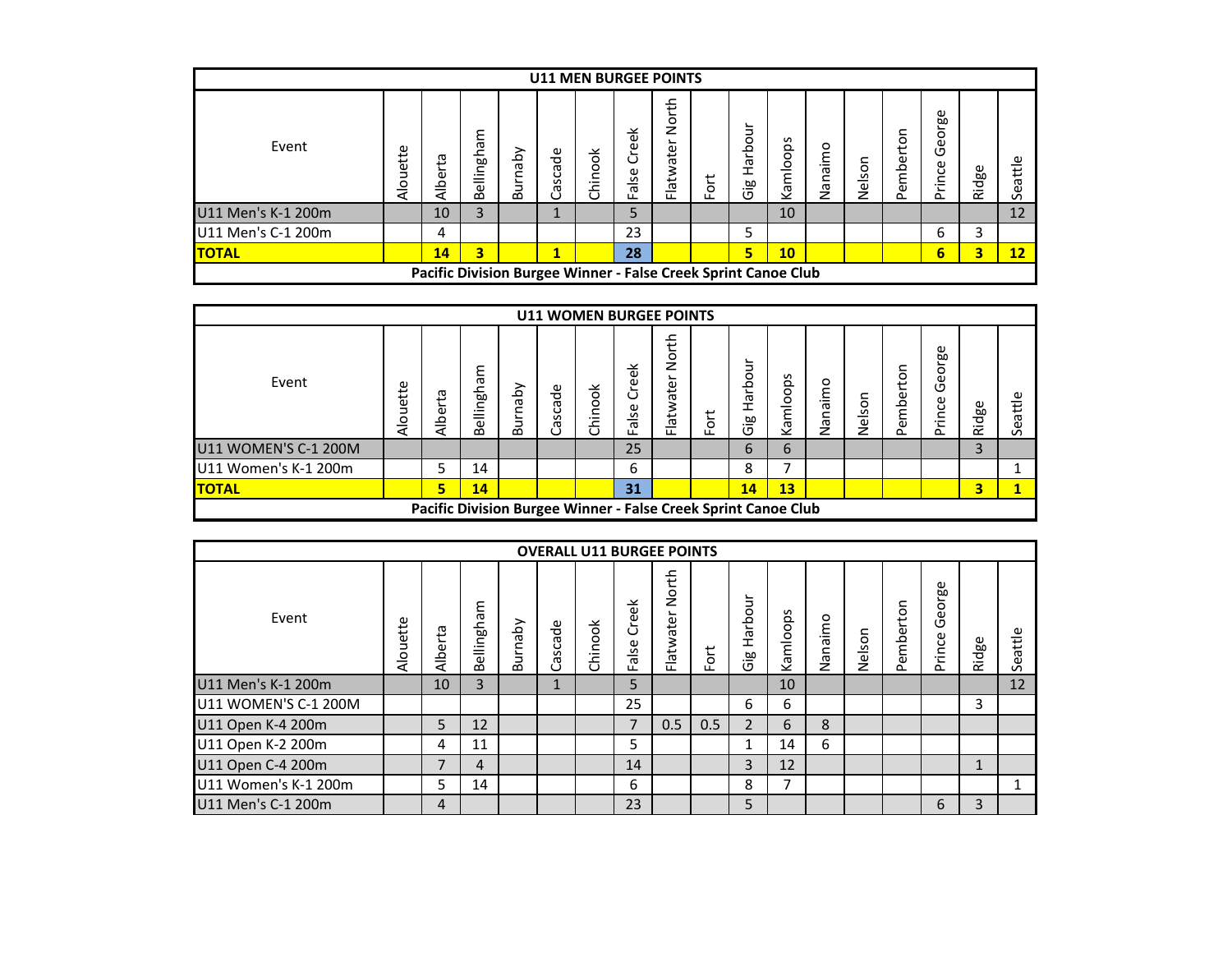| U11 Open C-2 200m |  |    |                                                                |   | 28     |    |    |    |              |  |  |  |
|-------------------|--|----|----------------------------------------------------------------|---|--------|----|----|----|--------------|--|--|--|
| U11 Open K-4 500m |  |    |                                                                |   | 11     |    |    |    |              |  |  |  |
| U11 Open C-4 500m |  |    |                                                                |   | $\sim$ |    |    |    |              |  |  |  |
| <b>TOTAL</b>      |  | 58 |                                                                | 4 | 141    | 05 | 26 | 80 | $ 19\rangle$ |  |  |  |
|                   |  |    | Pacific Division Burgee Winner - False Creek Sprint Canoe Club |   |        |    |    |    |              |  |  |  |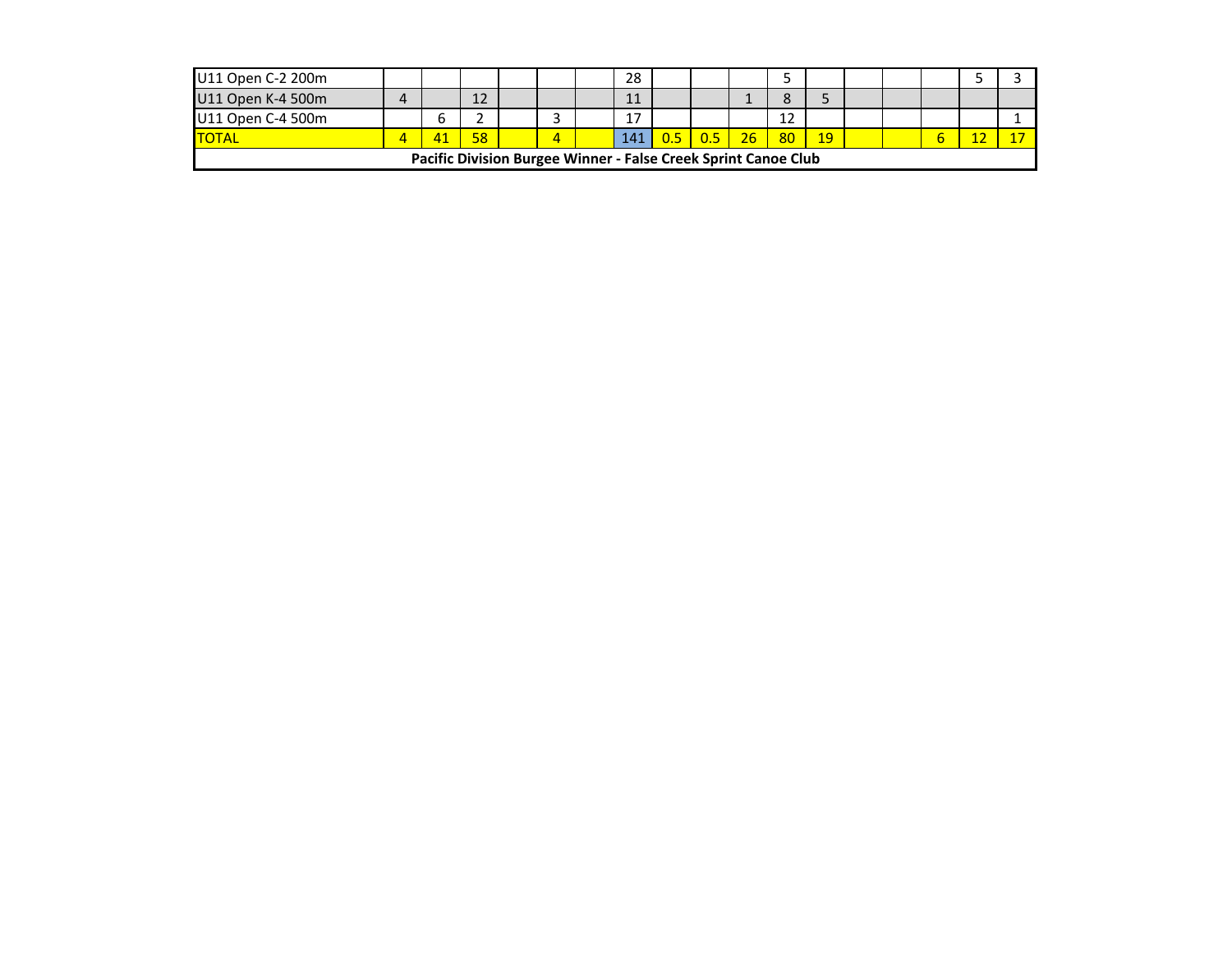|                    |              |                                                                |                |            |              |                |                     | <b>U13 MEN BURGEE POINTS</b> |     |                |          |                |        |                |                  |                |                |
|--------------------|--------------|----------------------------------------------------------------|----------------|------------|--------------|----------------|---------------------|------------------------------|-----|----------------|----------|----------------|--------|----------------|------------------|----------------|----------------|
| Event              | Alouette     | Alberta                                                        | Bellingham     | ydenn<br>മ | Cascade      | Chinook        | Creek<br>alse<br>ட் | North<br>Flatwater           | For | Harbour<br>Gig | Kamloops | Nanaimo        | Nelson | Pemberton      | George<br>Prince | Ridge          | Seattle        |
| U12 Men's K-1 200m |              |                                                                | 4              | 3          | 12           |                | 14                  |                              |     |                |          | $\overline{2}$ |        | 1              |                  |                | 5              |
| U12 Men's C-1 200m |              |                                                                |                |            |              |                | 23                  | 8                            | 5   |                | 1        |                |        | 4              |                  |                |                |
| U13 Men's K-1 200m | $\mathbf{1}$ |                                                                | 8              | 5          |              |                | 3                   | 12                           |     |                | 4        | 6              |        |                |                  |                | $\overline{2}$ |
| U13 Men's C-1 200m |              |                                                                |                |            |              |                | 23                  | 3                            |     | 12             |          |                |        |                |                  | $\overline{2}$ |                |
| U13 Men's C-2 200m |              |                                                                |                | 5          |              |                | 20                  |                              | 6   | 7              |          |                |        | $\overline{2}$ |                  |                | 1              |
| U13 Men's K-2 200m |              | 12                                                             | 12             | 5          |              |                | 5                   | 6                            |     |                |          |                |        |                |                  |                | 1              |
| U13 Men's C-4 500m |              |                                                                |                |            |              |                | 18                  | 8                            | 4   | 5              |          |                |        |                |                  |                |                |
| U13 Men's K-2 500m |              | 12                                                             | $\overline{2}$ |            | 5            | 1              |                     | 8                            |     |                | 3        |                |        | 4              |                  |                | 6              |
| U13 Men's K-4 500m |              |                                                                | 5              | 8          | $\mathbf{1}$ | $\overline{2}$ | 16                  | 6                            | 3   |                |          |                |        |                |                  |                |                |
| U13 Men's C-2 500m |              |                                                                |                |            | 2.5          |                | 16                  | 2.5                          |     | 14             |          |                |        | 3              |                  |                |                |
| <b>TOTAL</b>       | $\mathbf{1}$ | 24                                                             | 31             | 26         | 20.5         | $\overline{3}$ | 138                 | 53.5                         | 18  | 38             | 8        | $\overline{8}$ |        | 14             |                  | 2 <sup>1</sup> | 15             |
|                    |              | Pacific Division Burgee Winner - False Creek Sprint Canoe Club |                |            |              |                |                     |                              |     |                |          |                |        |                |                  |                |                |

|                      |          |         |            |         |         | <b>U13 WOMEN BURGEE POINTS</b>                                 |                |                    |      |                 |          |         |        |               |                  |                |         |
|----------------------|----------|---------|------------|---------|---------|----------------------------------------------------------------|----------------|--------------------|------|-----------------|----------|---------|--------|---------------|------------------|----------------|---------|
| Event                | Alouette | Alberta | Bellingham | Burnaby | Cascade | Chinook                                                        | Creek<br>False | North<br>Flatwater | Fort | Harbour<br>Gigo | Kamloops | Nanaimo | Nelson | c<br>Pemberto | George<br>Prince | Ridge          | Seattle |
| U13 Women's C-2 200m |          |         | 6          |         |         |                                                                | 6              |                    | 6    |                 |          |         |        | 8             |                  |                |         |
| U12 Women's C-1 200m |          |         |            |         |         |                                                                | 12             |                    |      | 8               |          |         |        |               |                  |                |         |
| U13 Women's C-1 200m |          |         | 12         |         |         |                                                                | 4              |                    | 6    |                 |          |         |        | 13            |                  | 3              |         |
| U12 Women's K-1 200m |          |         | 29         |         |         |                                                                |                |                    |      | 12              |          |         |        |               |                  |                |         |
| U13 Women's K-2 200m |          |         | 22         |         |         |                                                                |                |                    |      | 11              |          | 8       |        |               |                  |                |         |
| U13 Women's K-2 500m |          | 5.      | 18         |         |         |                                                                |                |                    |      | 11              |          | 7       |        |               |                  |                |         |
| U13 Women's C-2 500m |          |         |            |         |         |                                                                | 6              |                    | 6    | 8               |          |         |        |               |                  |                |         |
| U13 Women's K-4 500m |          |         | 17         |         |         |                                                                | 3              |                    |      | 12              |          | 6       |        |               |                  |                |         |
| U13 Women's C-4 500m |          |         | 8          |         |         |                                                                | 12             |                    |      |                 |          |         |        |               |                  |                |         |
| <b>TOTAL</b>         |          | 5       | 112        |         |         |                                                                | 43             |                    | 18   | 62              |          | 21      |        | 21            |                  | $\overline{3}$ |         |
|                      |          |         |            |         |         | Pacific Division Burgee Winner - False Creek Sprint Canoe Club |                |                    |      |                 |          |         |        |               |                  |                |         |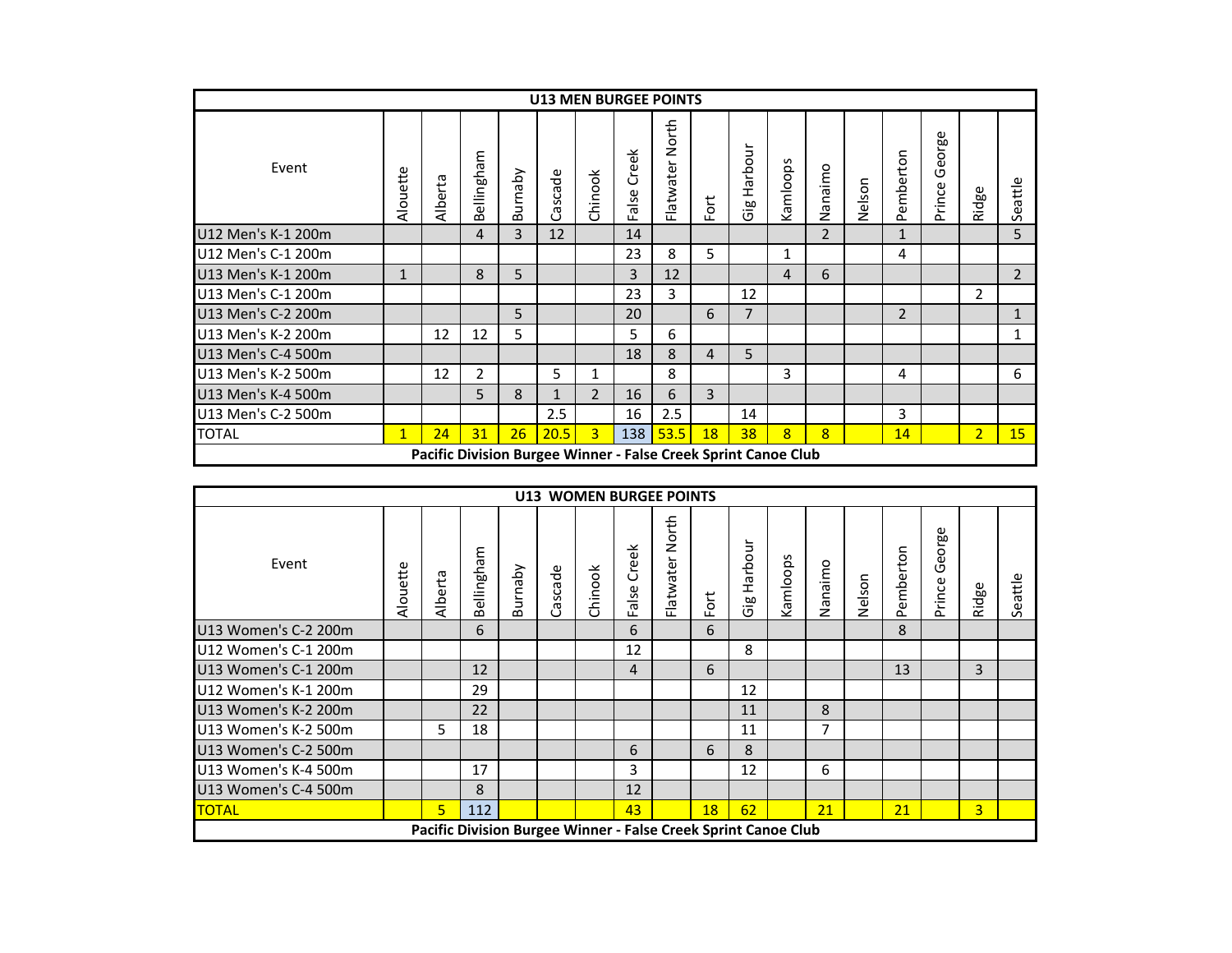|                                                              |              |         |                |         |         |                |                | <b>OVERALL U13 BURGEE POINTS</b>                               |                |                |                |                |        |                |               |                |              |
|--------------------------------------------------------------|--------------|---------|----------------|---------|---------|----------------|----------------|----------------------------------------------------------------|----------------|----------------|----------------|----------------|--------|----------------|---------------|----------------|--------------|
| Event                                                        | Alouette     | Alberta | Bellingham     | Burnaby | Cascade | Chinook        | Creek<br>False | Flatwater North                                                | Fort           | Harbour<br>Gig | Kamloops       | Nanaimo        | Nelson | Pemberton      | Prince George | Ridge          | Seattle      |
| U13 Women's C-2 200m                                         |              |         | 6              |         |         |                | 6              |                                                                | 6              |                |                |                |        | 8              |               |                |              |
| U12 Men's K-1 200m                                           |              |         | 4              | 3       | 12      |                | 14             |                                                                |                |                |                | $\overline{2}$ |        | $\mathbf{1}$   |               |                | 5            |
| 8<br>12<br>6<br>12<br>13<br>$\overline{3}$<br>$\overline{4}$ |              |         |                |         |         |                |                |                                                                |                |                |                |                |        |                |               |                |              |
| U12 Women's C-1 200m<br>U13 Women's C-1 200m                 |              |         |                |         |         |                |                |                                                                |                |                |                |                |        |                |               |                |              |
| U12 Men's C-1 200m                                           |              |         |                |         |         |                | 23             | 8                                                              | 5.             |                | $\mathbf{1}$   |                |        | 4              |               |                |              |
| U12 Women's K-1 200m                                         |              |         | 29             |         |         |                |                |                                                                |                | 12             |                |                |        |                |               |                |              |
| U13 Women's K-2 200m                                         |              |         | 22             |         |         |                |                |                                                                |                | 11             |                | 8              |        |                |               |                |              |
| U13 Men's K-1 200m                                           | $\mathbf{1}$ |         | 8              | 5       |         |                | 3              | 12                                                             |                |                | $\overline{4}$ | 6              |        |                |               |                | $2^{\circ}$  |
| U13 Men's C-1 200m                                           |              |         |                |         |         |                | 23             | 3                                                              |                | 12             |                |                |        |                |               | $\overline{2}$ |              |
| U13 Men's C-2 200m                                           |              |         |                | 5       |         |                | 20             |                                                                | 6              | $\overline{7}$ |                |                |        | $\overline{2}$ |               |                | $\mathbf{1}$ |
| U13 Men's K-2 200m                                           |              | 12      | 12             | 5       |         |                | 5              | 6                                                              |                |                |                |                |        |                |               |                | $\mathbf{1}$ |
| U13 Men's C-4 500m                                           |              |         |                |         |         |                | 18             | 8                                                              | $\overline{4}$ | 5              |                |                |        |                |               |                |              |
| U13 Women's K-2 500m                                         |              | 5       | 18             |         |         |                |                |                                                                |                | 11             |                | $\overline{7}$ |        |                |               |                |              |
| U13 Men's K-2 500m                                           |              | 12      | $\overline{2}$ |         | 5       | $\mathbf{1}$   |                | 8                                                              |                |                | 3              |                |        | $\overline{4}$ |               |                | 6            |
| U13 Women's C-2 500m                                         |              |         |                |         |         |                | 6              |                                                                | 6              | 8              |                |                |        |                |               |                |              |
| U13 Women's K-4 500m                                         |              |         | 17             |         |         |                | $\overline{3}$ |                                                                |                | 12             |                | 6              |        |                |               |                |              |
| U13 Men's K-4 500m                                           |              |         | 5              | 8       | 1       | $\overline{2}$ | 16             | 6                                                              | 3              |                |                |                |        |                |               |                |              |
| U13 Women's C-4 500m                                         |              |         | 8              |         |         |                | 12             |                                                                |                |                |                |                |        |                |               |                |              |
| U13 Men's C-2 500m                                           |              |         |                |         | 2.5     |                | 16             | 2.5                                                            |                | 14             |                |                |        | 3              |               |                |              |
| <b>TOTAL</b>                                                 | $\mathbf{1}$ | 29      | 143            | 26      | 20.5    | $\overline{3}$ | 181            | 53.5                                                           | 36             | 100            | $\overline{8}$ | 29             |        | 35             |               | 5              | 15           |
|                                                              |              |         |                |         |         |                |                | Pacific Division Burgee Winner - False Creek Sprint Canoe Club |                |                |                |                |        |                |               |                |              |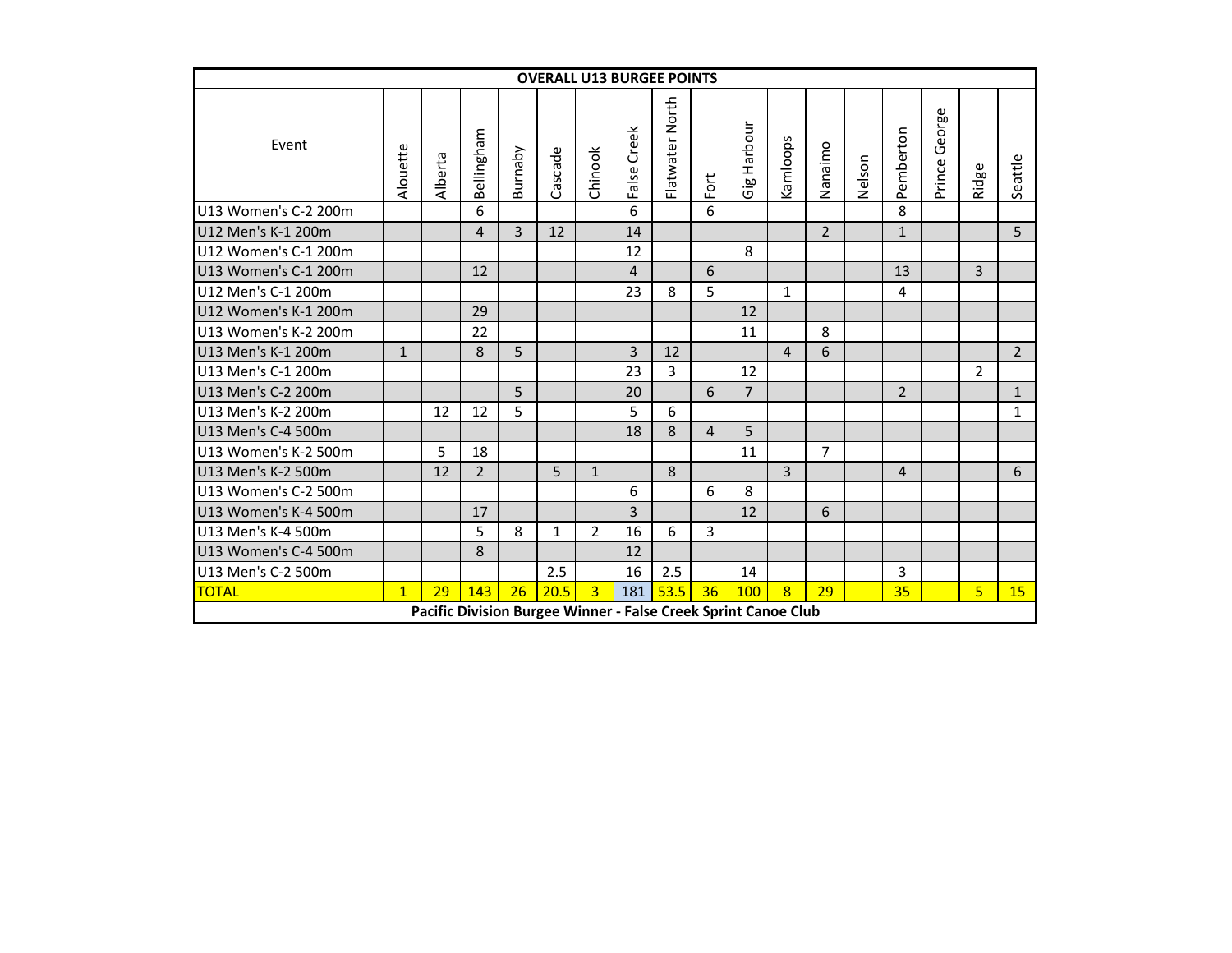|                      |              |                                                                |            |                | <b>U15 MEN BURGEE POINTS</b> |                                |                |                 |                 |                |                |                |                |                |               |                |                |
|----------------------|--------------|----------------------------------------------------------------|------------|----------------|------------------------------|--------------------------------|----------------|-----------------|-----------------|----------------|----------------|----------------|----------------|----------------|---------------|----------------|----------------|
| Event                | Alouette     | Alberta                                                        | Bellingham | Burnaby        | Cascade                      | Chinook                        | False Creek    | Flatwater North | Fort            | Gig Harbour    | Kamloops       | Nanaimo        | Nelson         | Pemberton      | Prince George | Ridge          | Seattle        |
| U15 MEN'S C-1 200M   |              |                                                                |            | $\overline{4}$ |                              |                                | 21             |                 | 6               | $\overline{7}$ |                |                |                |                |               | $\mathbf{1}$   |                |
| U14 Men's C-1 200m   |              |                                                                |            |                |                              |                                | 12             |                 | 6               | 19             | 4              |                |                |                |               |                |                |
| U15 Men's K-2 200m   |              | 6                                                              |            | 3              |                              |                                | 6              |                 |                 |                | $\mathbf{1}$   | 12             |                | 5              |               | 8              |                |
| U14 Men's K-1 200m   |              |                                                                |            | 13             |                              |                                | 12             |                 | 6               | $\overline{2}$ | 5              | 3              |                |                |               |                |                |
| U15 Men's K-1 200m   |              | $\mathsf 9$                                                    |            |                |                              |                                | $\overline{3}$ |                 |                 | 5              |                | 12             |                | $\overline{4}$ |               | 8              |                |
| U15 Men's K-2 500m   |              | $\mathbf{1}$                                                   |            | 5              |                              |                                | 12             |                 | $\mathbf{1}$    | 4              | 3              |                |                | 8              |               | 6              |                |
| U15 Men's C-2 500m   |              |                                                                |            |                |                              |                                | 12             |                 | 6               | 8              | 5              |                |                |                |               | $\overline{4}$ |                |
| U15 Men's K-4 500m   |              | 0.5                                                            | 0.5        |                |                              |                                | 12             |                 | 6               | 5              | $\overline{4}$ | 8              |                | 3.5            | 0.5           |                | $\mathbf{1}$   |
| <b>TOTAL</b>         |              | 16.5                                                           | 0.5        | 25             |                              |                                | 90             |                 | 31              | 50             | 22             | 35             |                | 20.5           | 0.5           | 27             | $\overline{1}$ |
|                      |              | Pacific Division Burgee Winner - False Creek Sprint Canoe Club |            |                |                              |                                |                |                 |                 |                |                |                |                |                |               |                |                |
|                      |              |                                                                |            |                |                              |                                |                |                 |                 |                |                |                |                |                |               |                |                |
|                      |              |                                                                |            |                |                              | <b>U15 WOMEN BURGEE POINTS</b> |                |                 |                 |                |                |                |                |                |               |                |                |
| Event                | Alouette     | Alberta                                                        | Bellingham | Burnaby        | Cascade                      | Chinook                        | False Creek    | Flatwater North |                 | Gig Harbour    | Kamloops       | Nanaimo        | Nelson         | Pemberton      | Prince George |                | Seattle        |
|                      |              |                                                                |            |                |                              |                                |                |                 |                 |                |                |                |                |                |               |                |                |
| U15 Women's C-2 200m |              |                                                                | 2.5        | $\overline{4}$ |                              |                                | 8              |                 | Fort<br>2.5     | 21             |                |                |                |                |               | Ridge          |                |
| U14 Women's K-1 200m |              |                                                                | 13         |                |                              |                                | 16             | 3               |                 | $\overline{4}$ |                | 5              |                |                |               |                |                |
| U14 Women's C-1 200m |              |                                                                |            | $\mathbf{1}$   |                              |                                | 13             | $\overline{4}$  | $6\overline{6}$ | 12             |                | $\overline{2}$ |                | $\overline{3}$ |               |                |                |
| U15 Women's K-2 200m |              |                                                                | 5          |                |                              | 3                              | 12             | 3               |                 | 4              |                | 8              | $\mathbf{1}$   |                |               |                |                |
| U15 Women's K-1 200m | $\mathbf{1}$ |                                                                | 3          |                |                              | 6                              |                |                 |                 | 10             |                | 9              |                |                |               | 12             |                |
| U15 Women's C-1 200m |              |                                                                |            |                |                              |                                | 5              |                 |                 | 30             |                |                | $\overline{2}$ | 3              |               |                |                |
| U15 Women's K-4 500m |              |                                                                | 5          | $\overline{3}$ |                              |                                | 12             |                 |                 | 10             |                | 8              |                |                |               |                |                |
| U15 Women's K-2 500m |              | $\mathbf{1}$                                                   | 7          | 4              |                              | 6                              | 8              |                 |                 |                |                | 6              | 3              |                |               | 6              |                |
| U15 Women's C-2 500m |              |                                                                |            |                |                              |                                | $\overline{4}$ |                 | 4               | 20             |                |                | 4              | 6              |               |                |                |
| U15 Women's C-4 500m |              |                                                                | 6          |                |                              |                                | 12             |                 | $\overline{2}$  | 11             |                |                |                |                |               |                |                |
| <b>TOTAL</b>         | $\mathbf{1}$ | $\mathbf{1}$                                                   | 41.5       | 12             |                              | 15                             | 90             | 10 <sup>°</sup> | 14.5            | 122            |                | 38             | 10             | 12             |               | <b>18</b>      |                |
|                      |              | Pacific Division Burgee Winner - False Creek Sprint Canoe Club |            |                |                              |                                |                |                 |                 |                |                |                |                |                |               |                |                |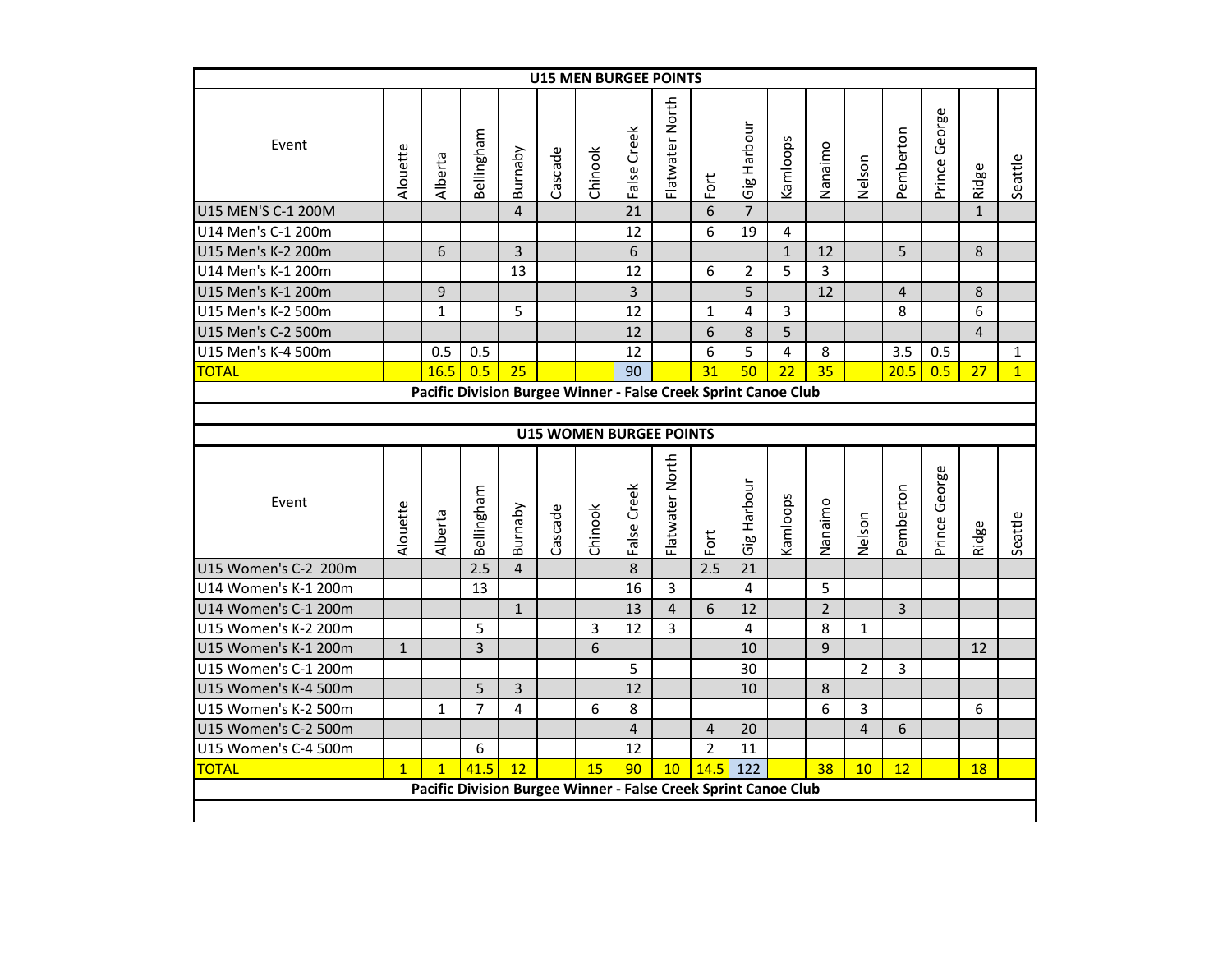|                                                                                                                                                   |              |                                                                |                |                |         | <b>OVERALL U15 BURGEE POINTS</b> |                |                 |                |                |              |              |                |                |                  |              |                |
|---------------------------------------------------------------------------------------------------------------------------------------------------|--------------|----------------------------------------------------------------|----------------|----------------|---------|----------------------------------|----------------|-----------------|----------------|----------------|--------------|--------------|----------------|----------------|------------------|--------------|----------------|
| Event                                                                                                                                             | Alouette     | Alberta                                                        | Bellingham     | Burnaby        | Cascade | Chinook                          | Creek<br>False | Flatwater North | Fort           | Harbour<br>Gig | Kamloops     | Nanaimo      | Nelson         | Pemberton      | George<br>Prince | Ridge        | Seattle        |
| U15 Women's C-2 200m                                                                                                                              |              |                                                                | 2.5            | $\overline{4}$ |         |                                  | 8              |                 | 2.5            | 21             |              |              |                |                |                  |              |                |
| U15 MEN'S C-1 200M                                                                                                                                |              |                                                                |                | 4              |         |                                  | 21             |                 | 6              | $\overline{7}$ |              |              |                |                |                  | $\mathbf{1}$ |                |
| 3<br>5<br>U14 Women's K-1 200m<br>13<br>16<br>$\overline{4}$<br>U14 Women's C-1 200m<br>$\overline{2}$<br>3<br>4<br>6<br>12<br>$\mathbf{1}$<br>13 |              |                                                                |                |                |         |                                  |                |                 |                |                |              |              |                |                |                  |              |                |
|                                                                                                                                                   |              |                                                                |                |                |         |                                  |                |                 |                |                |              |              |                |                |                  |              |                |
| U14 Men's C-1 200m                                                                                                                                |              |                                                                |                |                |         |                                  | 12             |                 | 6              | 19             | 4            |              |                |                |                  |              |                |
| U15 Men's K-2 200m                                                                                                                                |              | 6                                                              |                | 3              |         |                                  | 6              |                 |                |                | $\mathbf{1}$ | 12           |                | 5              |                  | 8            |                |
| U15 Women's K-2 200m                                                                                                                              |              |                                                                | 5              |                |         | $\overline{3}$                   | 12             | 3               |                | 4              |              | 8            | $\mathbf{1}$   |                |                  |              |                |
| U14 Men's K-1 200m                                                                                                                                |              |                                                                |                | 13             |         |                                  | 12             |                 | 6              | $\overline{2}$ | 5            | 3            |                |                |                  |              |                |
| U15 Women's K-1 200m                                                                                                                              | $\mathbf{1}$ |                                                                | 3              |                |         | 6                                |                |                 |                | 10             |              | $\mathbf{q}$ |                |                |                  | 12           |                |
| U15 Men's K-1 200m                                                                                                                                |              | 9                                                              |                |                |         |                                  | 3              |                 |                | 5              |              | 12           |                | 4              |                  | 8            |                |
| U15 Women's C-1 200m                                                                                                                              |              |                                                                |                |                |         |                                  | 5              |                 |                | 30             |              |              | $\overline{2}$ | $\overline{3}$ |                  |              |                |
| U15 Women's K-4 500m                                                                                                                              |              |                                                                | 5              | 3              |         |                                  | 12             |                 |                | 10             |              | 8            |                |                |                  |              |                |
| U15 Women's K-2 500m                                                                                                                              |              | $\mathbf{1}$                                                   | $\overline{7}$ | $\overline{4}$ |         | 6                                | 8              |                 |                |                |              | 6            | $\overline{3}$ |                |                  | 6            |                |
| U15 Men's K-2 500m                                                                                                                                |              | $\mathbf{1}$                                                   |                | 5              |         |                                  | 12             |                 | $\mathbf{1}$   | 4              | 3            |              |                | 8              |                  | 6            |                |
| U15 Women's C-2 500m                                                                                                                              |              |                                                                |                |                |         |                                  | 4              |                 | 4              | 20             |              |              | 4              | 6              |                  |              |                |
| U15 Men's C-2 500m                                                                                                                                |              |                                                                |                |                |         |                                  | 12             |                 | 6              | 8              | 5            |              |                |                |                  | 4            |                |
| U15 Women's C-4 500m                                                                                                                              |              |                                                                | 6              |                |         |                                  | 12             |                 | $\overline{2}$ | 11             |              |              |                |                |                  |              |                |
| U15 Men's K-4 500m                                                                                                                                |              | 0.5                                                            | 0.5            |                |         |                                  | 12             |                 | 6              | 5              | 4            | 8            |                | 3.5            | 0.5              |              | $\mathbf{1}$   |
| <b>TOTAL</b>                                                                                                                                      | $\mathbf{1}$ | 17.5                                                           | 42             | 37             |         | 15                               | 180            | 10              | 45.5           | 172            | 22           | 73           | 10             | 32.5           | 0.5              | 45           | $\overline{1}$ |
|                                                                                                                                                   |              | Pacific Division Burgee Winner - False Creek Sprint Canoe Club |                |                |         |                                  |                |                 |                |                |              |              |                |                |                  |              |                |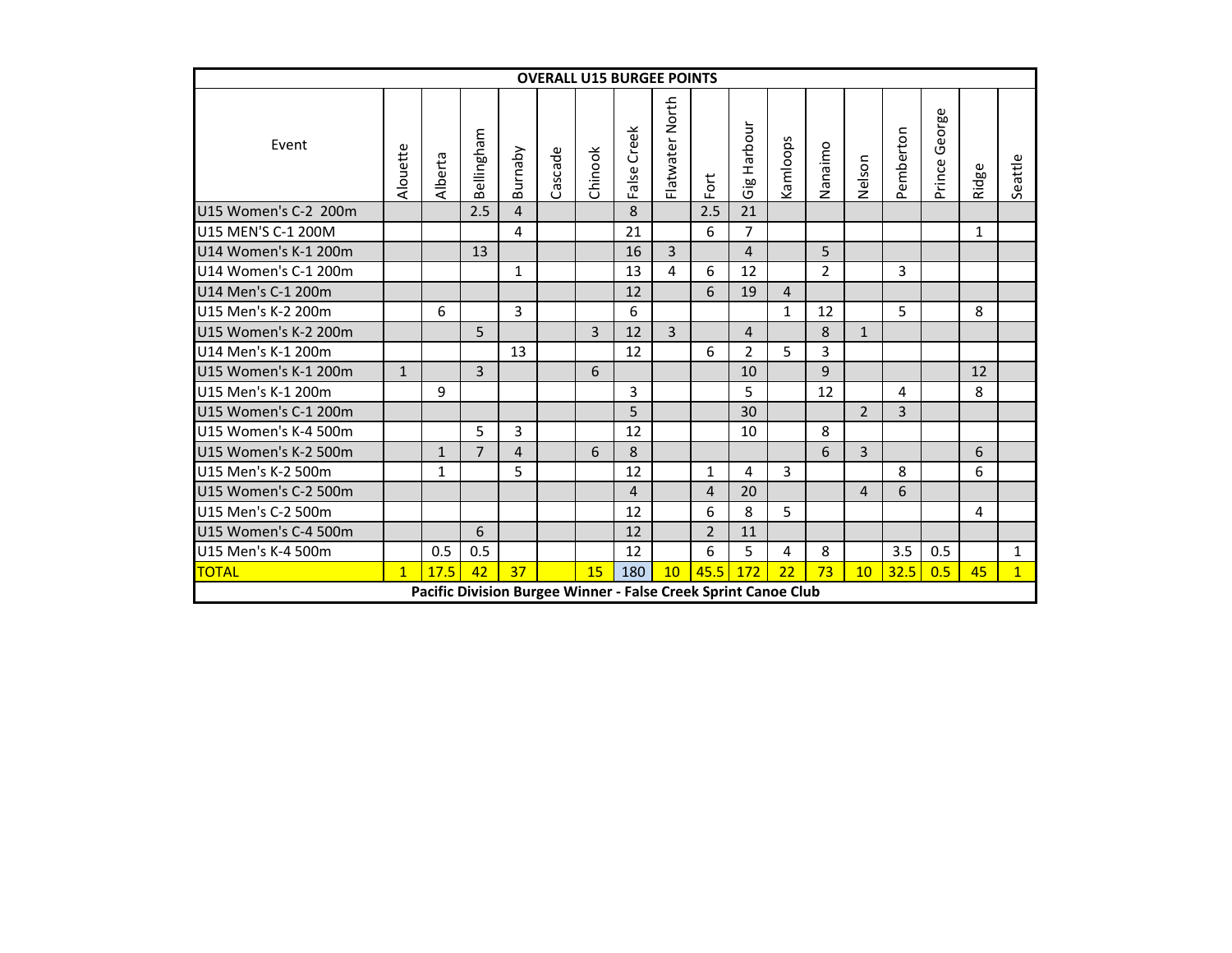| NOVICE/MASTERS/PADDLEALL MEN BURGEE POINTS                    |                                             |         |            |                 |                  |         |                |                 |                |                |              |                |              |                |                |                |         |
|---------------------------------------------------------------|---------------------------------------------|---------|------------|-----------------|------------------|---------|----------------|-----------------|----------------|----------------|--------------|----------------|--------------|----------------|----------------|----------------|---------|
| Event                                                         | Alouette                                    | Alberta | Bellingham | Burnaby         | Cascade          | Chinook | False Creek    | Flatwater North | Fort           | Gig Harbour    | Kamloops     | Nanaimo        | Nelson       | Pemberton      | Prince George  | Ridge          | Seattle |
| Men's PaddleALL K-1 200m                                      | $\overline{26}$                             |         |            |                 |                  |         |                |                 |                |                |              |                |              |                |                |                |         |
| Master Men's K-1 200m                                         |                                             |         |            | 12              |                  |         | 13             |                 |                |                |              |                | $\mathbf{1}$ |                |                | 5              | 10      |
| Novice Men's C-2 200m                                         |                                             |         |            |                 |                  |         |                |                 |                |                |              |                |              |                |                |                | 12      |
| Novice Men's K-2 200m                                         |                                             |         |            | 12              |                  |         |                | 6               | $\overline{4}$ | 5              |              |                |              |                |                |                | 8       |
| Master Men's C-1 200m                                         |                                             |         |            |                 |                  |         | 12             |                 |                |                |              |                | 8            |                |                |                |         |
| Para Men's K-1                                                | 12                                          |         |            |                 |                  |         |                |                 |                |                |              |                |              |                |                |                |         |
| Master Men's K-2 200m                                         |                                             |         |            | $\overline{3}$  | $\overline{3}$   |         | 12             |                 | $\overline{3}$ | $\overline{2}$ |              | $\overline{4}$ |              |                |                | 5              | 8       |
| Novice Men's C-1 200m                                         |                                             |         |            |                 |                  |         |                |                 |                | 8              | 12           |                |              |                |                |                |         |
| Master Men's C-2 200m                                         |                                             |         |            |                 |                  |         | 12             |                 |                |                |              |                | 8            |                |                |                |         |
| Novice Men's K-1 200m                                         |                                             |         |            | 19              |                  |         |                |                 |                | 3              |              |                |              |                | $\overline{2}$ |                | 17      |
| Novice Men's K-2 500m                                         |                                             |         |            | 20              |                  |         |                |                 |                | 6              |              |                |              |                |                |                | 5       |
| Novice Men's C-2 500m                                         |                                             |         |            |                 |                  |         |                |                 |                |                |              |                |              |                |                |                | 12      |
| Master Men's K-1 500m                                         |                                             |         |            | 12              |                  |         | 5              |                 |                | $\mathbf{1}$   |              |                |              | $\overline{2}$ |                | $\overline{7}$ | 14      |
| Master Men C-1 500m                                           |                                             |         |            |                 |                  |         |                |                 | 12             |                |              |                |              |                |                |                |         |
| Para K-1 500m                                                 | 12                                          |         |            |                 |                  |         |                |                 |                |                |              |                |              |                |                |                |         |
| Master Men's K-2 500m                                         |                                             |         |            | $\overline{3}$  | $\overline{3}$   |         | 8              |                 | $\overline{2}$ | $\overline{3}$ |              |                | 4            |                |                | 5              | 12      |
| <b>TOTAL</b>                                                  | 50                                          |         |            | $\overline{81}$ | $6 \overline{6}$ |         | 62             | $6\overline{6}$ | 21             | 28             | 12           | $\overline{4}$ | 21           | $\overline{2}$ | $\overline{2}$ | 22             | 98      |
|                                                               |                                             |         |            |                 |                  |         |                |                 |                |                |              |                |              |                |                |                |         |
| Pacific Division Burgee Winner - Burnaby Canoe and Kayak Club |                                             |         |            |                 |                  |         |                |                 |                |                |              |                |              |                |                |                |         |
|                                                               | NOVICE/MASTERS/PADDLEAL WOMEN BURGEE POINTS |         |            |                 |                  |         |                |                 |                |                |              |                |              |                |                |                |         |
| Event                                                         | Alouette                                    | Alberta | Bellingham | Burnaby         | Cascade          | Chinook | False Creek    | Flatwater North | Fort           | Gig Harbour    | Kamloops     | Nanaimo        | Nelson       | Pemberton      | Prince George  | Ridge          | Seattle |
| Master Women's K-1 200m                                       |                                             |         |            | $\overline{3}$  |                  |         | 12             |                 |                |                |              |                | $\mathbf{8}$ |                |                | 6              | 12      |
| Novice Women's K-2 200m                                       |                                             |         | 4          | 12              |                  | 4       |                |                 |                |                |              |                |              |                |                |                | 20      |
| Novice Women's C-2 200m                                       |                                             |         |            | 12              |                  |         |                |                 |                |                |              |                |              |                |                |                |         |
| Master Women's K-2 200m                                       |                                             |         |            |                 |                  |         | 11             |                 |                |                |              |                | 12           |                |                |                | 8       |
| Novice Women's K-1 200                                        |                                             |         | 15         | 18              |                  |         |                |                 |                |                | $\mathbf{1}$ | $\overline{2}$ | 5            |                |                |                |         |
| Novice Women's K-2 500m                                       |                                             |         |            | 12              |                  |         |                |                 |                |                |              | 8              |              |                |                | 6              |         |
| Master Women's K-1 500m                                       |                                             |         |            | $\mathbf{1}$    | $\overline{2}$   |         | $\overline{4}$ |                 |                |                |              |                | 13           |                |                | 12             | 9       |
| Master Women's K-2 500m                                       |                                             |         |            |                 |                  |         | 11             |                 |                |                |              |                | 4            | 4              |                |                | 12      |